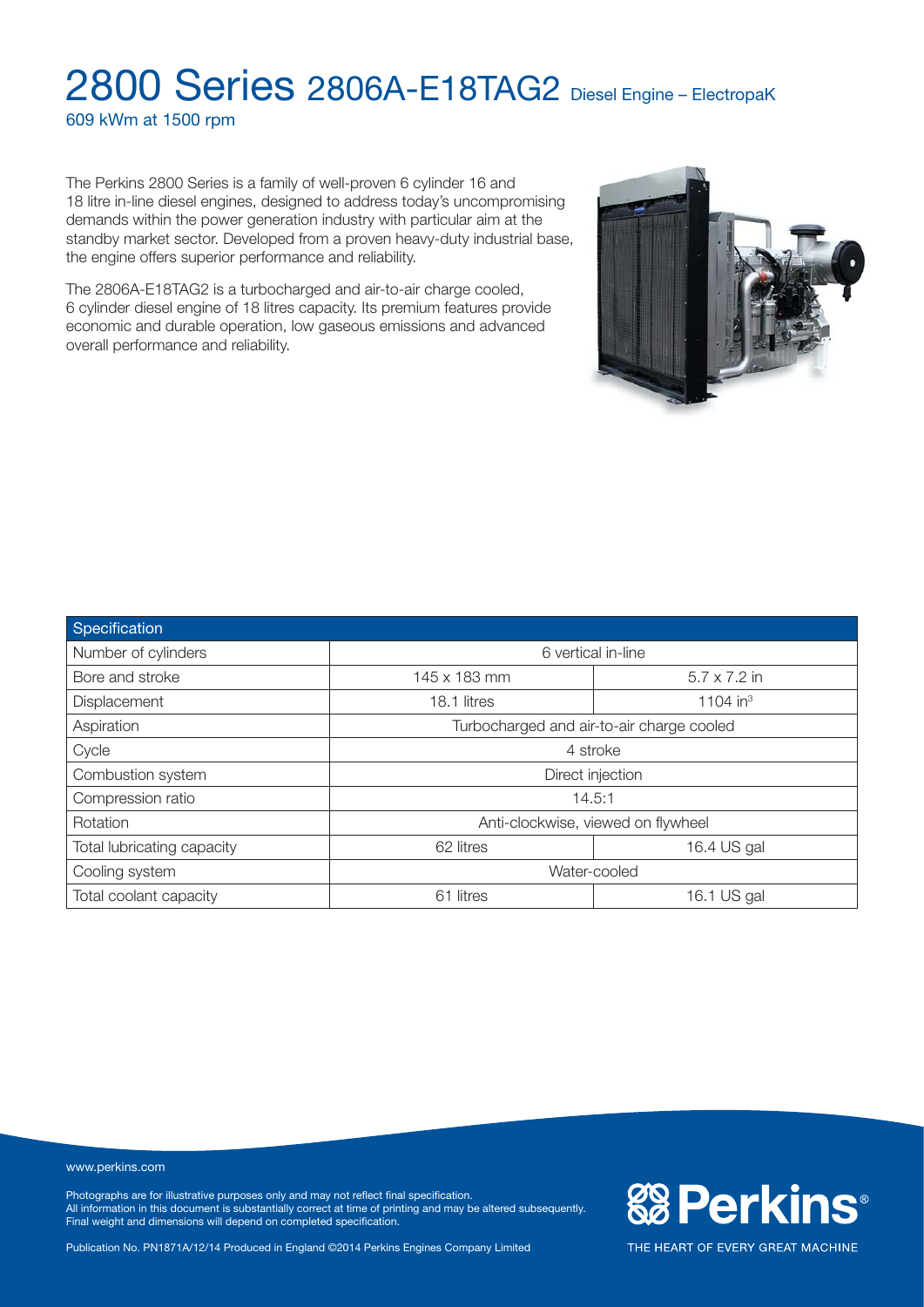609 kWm at 1500 rpm

# Features and benefits

#### Economic power

- Mechanically operated unit fuel injectors with electronic control combined with carefully matched turbocharging give excellent fuel atomisation and combustion with optimum economy
- Low emissions result from electronic control of fuel injected

#### Reliable power

- Developed and tested using the latest engineering techniques and finite element analysis for high reliability, low oil usage and low wear rates
- High compression ratios also ensure clean rapid starting in all conditions
- <sup>l</sup> Perkins global product support is designed to enhance the customer experience of owning a Perkins powered machine. We deliver this through the quality of our distribution network, extensive global coverage and a range of Perkins supported OEM partnership options. So whether you are an end-user or an equipment manufacturer our engine expertise is essential to your success

#### Compact, clean and efficient power

- Exceptional power to weight ratio and compact size give optimum power density with easier installation and cost effective transportation
- Designed to provide excellent service access for ease of maintenance

#### Product support

- Perkins actively pursues product support excellence by ensuring our distribution network invest in their territory strengthening relationships and providing more value to you, our customer
- Through an experienced global network of distributors and dealers, fully trained engine experts deliver total service support around the clock, 365 days a year. They have a comprehensive suite of web based tools at their fingertips covering technical information, parts identification and ordering systems, all dedicated to maximising the productivity of your engine
- Throughout the entire life of a Perkins engine, we provide access to genuine OE specification parts and service. We give 100% reassurance that you receive the very best in terms of quality for lowest possible cost .. wherever your Perkins powered machine is operating in the world

*This engine does not comply with harmonized international regulated emissions limits*

www.perkins.com

Photographs are for illustrative purposes only and may not reflect final specification. All information in this document is substantially correct at time of printing and may be altered subsequently. Final weight and dimensions will depend on completed specification.

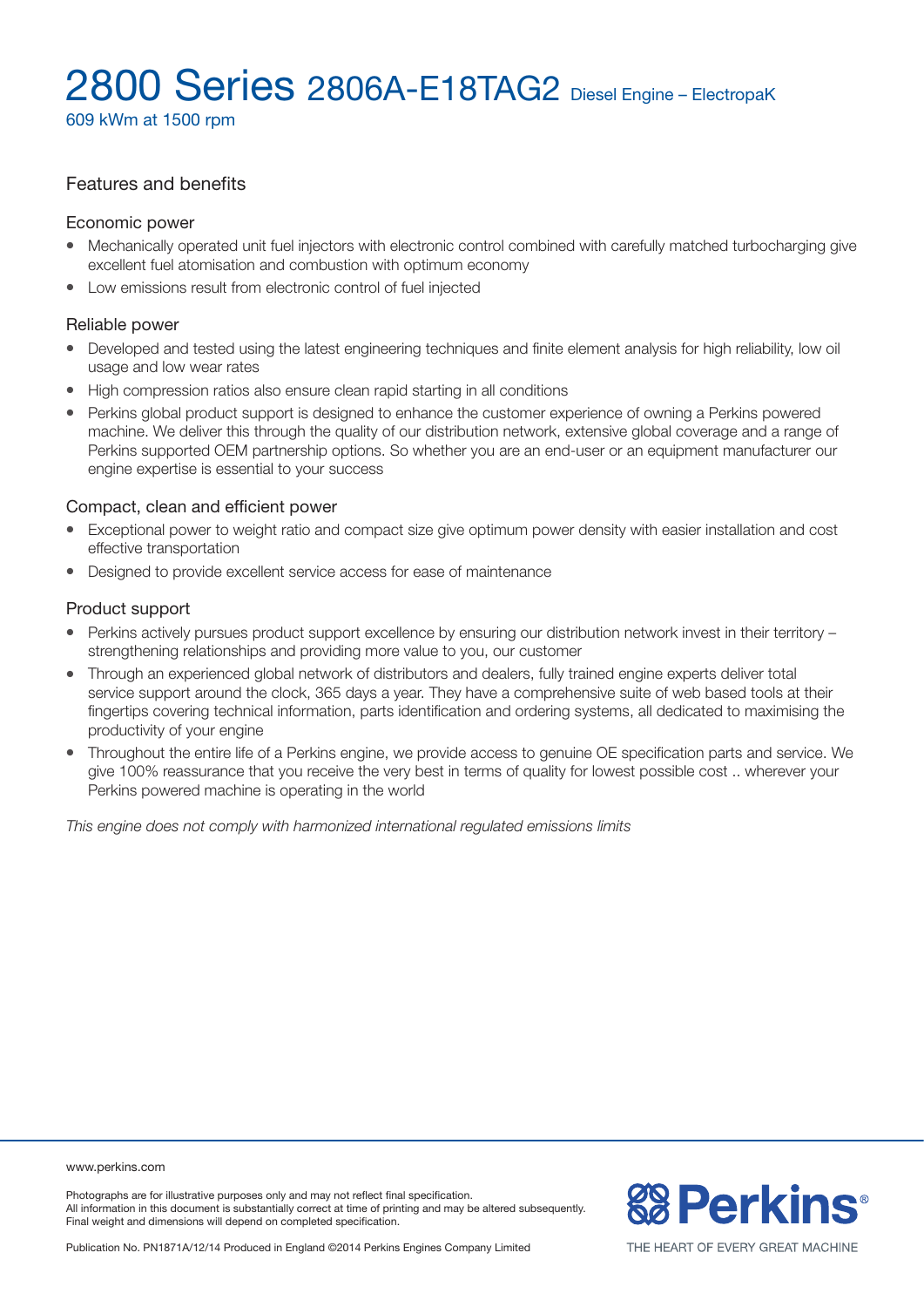609 kWm at 1500 rpm

# Technical information

### Air inlet

• Mounted air filter

### Fuel system

- Mechanically actuated electronically controlled unit fuel injectors with full authority electronic control
- Governing to ISO 8528-5 class G2 with isochronous capability
- Replaceable 'Ecoplus' fuel filter elements with primary filter/water separator
- Fuel cooler

# Lubrication system

- Wet sump with filler and dipstick
- Full-flow replaceable 'Ecoplus' filter
- Oil cooler integral with filter header

# Cooling system

- Gear-driven circulating pump
- Mounted belt-driven pusher fan
- Radiator incorporating air-to-air charge cooler, (supplied loose)
- System designed for ambients up to 50°C
- Low coolant level switch

# Electrical equipment

- 24 volt starter motor and 24 volt 70 amp alternator with DC output
- ECM mounted on engine with wiring looms and sensors
- 3 level engine protection system

# Flywheel and housing

- High inertia flywheel to SAE J620 size 18
- SAE '0' flywheel housing

#### **Mountings**

• Front engine mounting bracket

#### Literature

• User's Handbook

# Optional equipment

- 110 volt/240 volt immersion heater
- Additional speed sensor
- Temperature and pressure sensors for gauges
- Electric hours counter
- Air filter rain hood
- Twin starters/facility for second starter
- Tool kit
- Parts manual/Workshop manual

#### www.perkins.com

Photographs are for illustrative purposes only and may not reflect final specification. All information in this document is substantially correct at time of printing and may be altered subsequently. Final weight and dimensions will depend on completed specification.

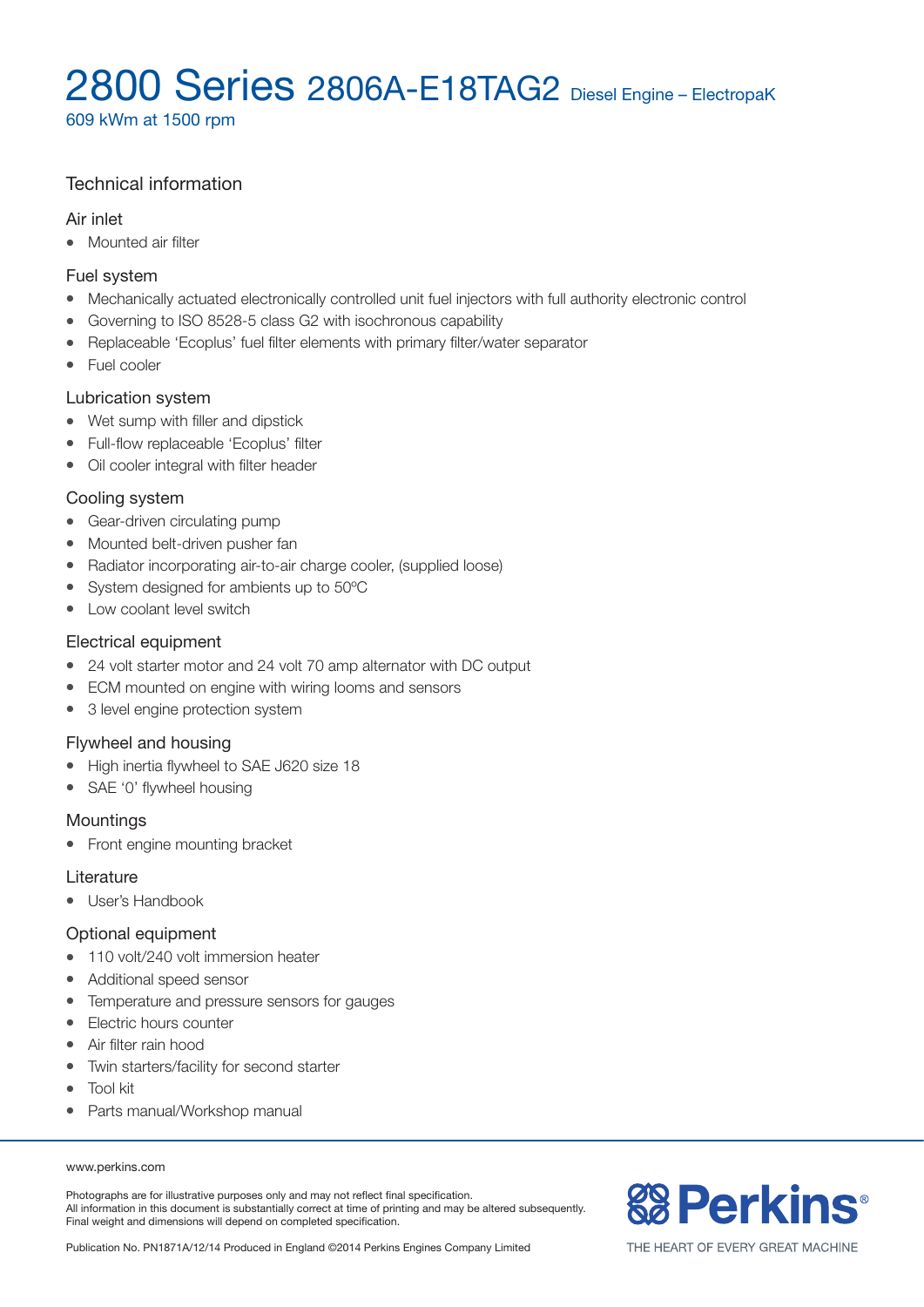609 kWm at 1500 rpm



| Engine package weights and dimensions |         |         |  |  |  |  |
|---------------------------------------|---------|---------|--|--|--|--|
| Length                                | 2545 mm | 100 in  |  |  |  |  |
| Width                                 | 1536 mm | 60.5 in |  |  |  |  |
| Height                                | 1808 mm | 71 in   |  |  |  |  |
| Weight (dry)                          | 2050 kg | 4519 lb |  |  |  |  |

www.perkins.com

Photographs are for illustrative purposes only and may not reflect final specification. All information in this document is substantially correct at time of printing and may be altered subsequently. Final weight and dimensions will depend on completed specification.

Publication No. PN1871A/12/14 Produced in England ©2014 Perkins Engines Company Limited